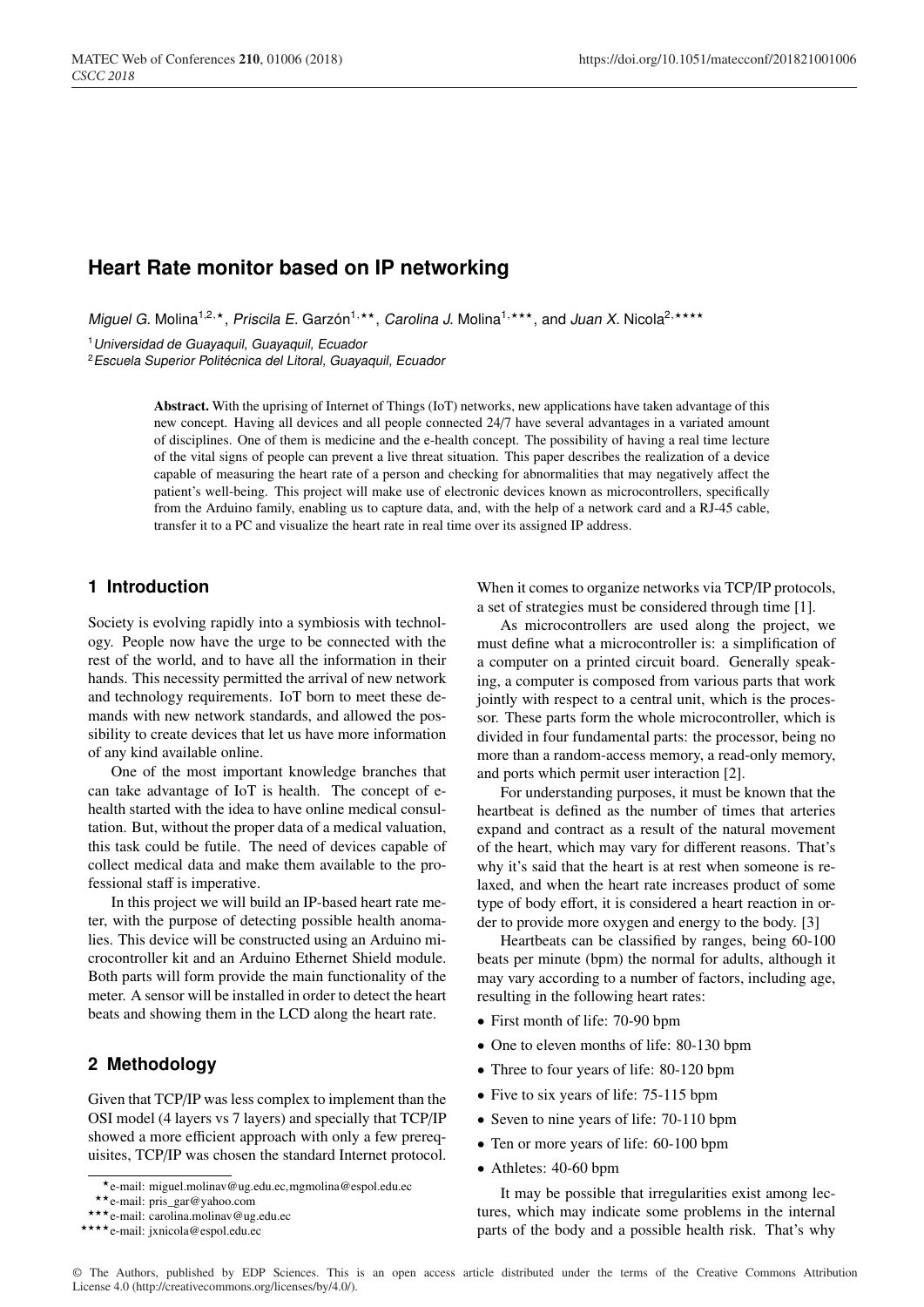it is necessary to learn how to identify affections with the following diagnostics: [4]

Deep pulse: Pulse is barely perceptible, which may indicate a blood deficiency.

Fast pulse: Pulse acceleration denotes heat or internal fever. It may be toxemia or an overdose of toxic substances, infection, or even anxiety.

Slow pulse: Indicates lack of energy in athletes, internal cold, or even depression. People with chronic fatigue have this type of pulse.

Wide and tense pulse: The organ is congested.

Small pulse: Also known as a hard and tense pulse, indicates the organ is contracted.

Weak pulse: The organ has low energy.

As we already said, normal heart rate is between 60 and 100 bpm. When the heart passes the 100 bpm it's a tachycardia, and if it's below 60 bpm, it's a bradycardia.  $[5]$ [?]

## **3 Specifications**

For the development of our project, we researched about:

- Electronic circuits
- Heartbeats
- Heart diseases



Figure 1. Schematic of the device.

The heart rate monitor has an Arduino UNO as the principal component, with its specs being: [6]

- ATmega328 microcontroller.
- 7-12V input voltage.
- 14 I/O pins (6 PWM outs).
- 6 analog inputs.
- 32k Flash memory.
- $\bullet$  16MHz clock.

We will also uso an Arduino Ethernet Shield, which contains the following indicators and parts:

• RJ-45 standard Ethernet connector and a MicroSD card reader connector.

- Reset button on shield resets both W5100 and Arduino UNO.
- PWR: indicates both the board and shield are fed.
- LINK: indicates the presence of a network link and blinks while sending/receiving data.
- FULLD: indicates a full duplex network connection.
- 100M: indicates the presence of a 100 Mbps network connection (opposed to 10 Mbps)
- RX: blinks when Shield is receiving data.
- TX: blinks when Shield is transmitting data.
- COLL: blinks when collisions are detected in the network.

2x16 LCD

- 16 characters x 2 lined.
- Blue background, white characters
- Backside illumination.
- Parallel interface

I2C controller, which consists of:

- Interface: I2C
- I2C address: 0x27
- Pins: VCC GND SDA SCL
- Voltage feeding: 5V
- Size: 27.7mm by 42.6 millions
- Contrast adjustment: through potentiometer
- Only two I/O interfaces may be used Miscellaneous:
- M-M Cables
- Arduino power cord

| <b>ERICHARTS</b><br>Rendered Military<br><b>Richard Montellan</b><br>of the collects and trade-star 1997 a fit alone-size 20 years to concern the<br>The contract of the second<br>CHARL CORR. CRIS, 1978, 1979, 1979 C.<br>A MOTOR BALLACTIC CORP. (1) THIS IS NOT ON 1992 TO THEFT IS COURTED TO ME.<br>With the set of the second of the set of the set of the set of the set of the set of the set of the set of the set of the set of the set of the set of the set of the set of the set of the set of the set of the set of<br>11 Million game commencer give all thompsons.<br>Advertising spon US - - - Direct E are deliver you (B)<br><b>Basical Grandmark MT at</b><br>monitorial by LAMCARD. If anyone is a suite for at \$9 Ad.<br>and go demands of the<br>21 Month, we will a contract and possible and<br>At their planners are stroke on goings are explored to courts in continuous an a segment consti-<br>SCANNER PRO SPEC<br>on the days states give agencies<br>MARKET STE HERITA<br>of the party streets and completely<br>transporter and deal in store<br>venturally conditions Radiate 1 statistics<br>of Thesistings control. As a cut- or colored on about thems complete the factor<br>valuable college \$6 - paints<br>If Redeller some all bount hand at more did from a<br>THE RESIDENT<br>PREMI REGIST, 185 - LINESE IN A FRIDAY FRONT LA SURVEY<br><b>START STATISTICS</b> | professionally to the transit<br><b>STEVE AT START</b><br>or an increasing on any pro- | Branch is old home that<br>Fulled Mile Country, New York, New |   | $\mathbf{u}$                                                                                                          |
|---------------------------------------------------------------------------------------------------------------------------------------------------------------------------------------------------------------------------------------------------------------------------------------------------------------------------------------------------------------------------------------------------------------------------------------------------------------------------------------------------------------------------------------------------------------------------------------------------------------------------------------------------------------------------------------------------------------------------------------------------------------------------------------------------------------------------------------------------------------------------------------------------------------------------------------------------------------------------------------------------------------------------------------------------------------------------------------------------------------------------------------------------------------------------------------------------------------------------------------------------------------------------------------------------------------------------------------------------------------------------------------------------------------|----------------------------------------------------------------------------------------|---------------------------------------------------------------|---|-----------------------------------------------------------------------------------------------------------------------|
|                                                                                                                                                                                                                                                                                                                                                                                                                                                                                                                                                                                                                                                                                                                                                                                                                                                                                                                                                                                                                                                                                                                                                                                                                                                                                                                                                                                                               |                                                                                        |                                                               |   |                                                                                                                       |
|                                                                                                                                                                                                                                                                                                                                                                                                                                                                                                                                                                                                                                                                                                                                                                                                                                                                                                                                                                                                                                                                                                                                                                                                                                                                                                                                                                                                               |                                                                                        |                                                               |   |                                                                                                                       |
|                                                                                                                                                                                                                                                                                                                                                                                                                                                                                                                                                                                                                                                                                                                                                                                                                                                                                                                                                                                                                                                                                                                                                                                                                                                                                                                                                                                                               |                                                                                        |                                                               |   |                                                                                                                       |
|                                                                                                                                                                                                                                                                                                                                                                                                                                                                                                                                                                                                                                                                                                                                                                                                                                                                                                                                                                                                                                                                                                                                                                                                                                                                                                                                                                                                               |                                                                                        |                                                               |   |                                                                                                                       |
|                                                                                                                                                                                                                                                                                                                                                                                                                                                                                                                                                                                                                                                                                                                                                                                                                                                                                                                                                                                                                                                                                                                                                                                                                                                                                                                                                                                                               |                                                                                        |                                                               |   |                                                                                                                       |
|                                                                                                                                                                                                                                                                                                                                                                                                                                                                                                                                                                                                                                                                                                                                                                                                                                                                                                                                                                                                                                                                                                                                                                                                                                                                                                                                                                                                               |                                                                                        |                                                               |   |                                                                                                                       |
|                                                                                                                                                                                                                                                                                                                                                                                                                                                                                                                                                                                                                                                                                                                                                                                                                                                                                                                                                                                                                                                                                                                                                                                                                                                                                                                                                                                                               |                                                                                        |                                                               |   |                                                                                                                       |
|                                                                                                                                                                                                                                                                                                                                                                                                                                                                                                                                                                                                                                                                                                                                                                                                                                                                                                                                                                                                                                                                                                                                                                                                                                                                                                                                                                                                               |                                                                                        |                                                               |   | <b>Scott of the College of the College of the College of the College of the College of the College of the College</b> |
|                                                                                                                                                                                                                                                                                                                                                                                                                                                                                                                                                                                                                                                                                                                                                                                                                                                                                                                                                                                                                                                                                                                                                                                                                                                                                                                                                                                                               |                                                                                        |                                                               | . | ٠                                                                                                                     |

Figure 2. Arduino IDE

## **4 Positioning**

After learning about the parts of the heart rate meter, we will proceed with the assembly.

In order to assemble the heart rate monitor, we must get all the necessary parts: Arduino UNO, Ethernet Shield, modem and the heartbeat sensor.